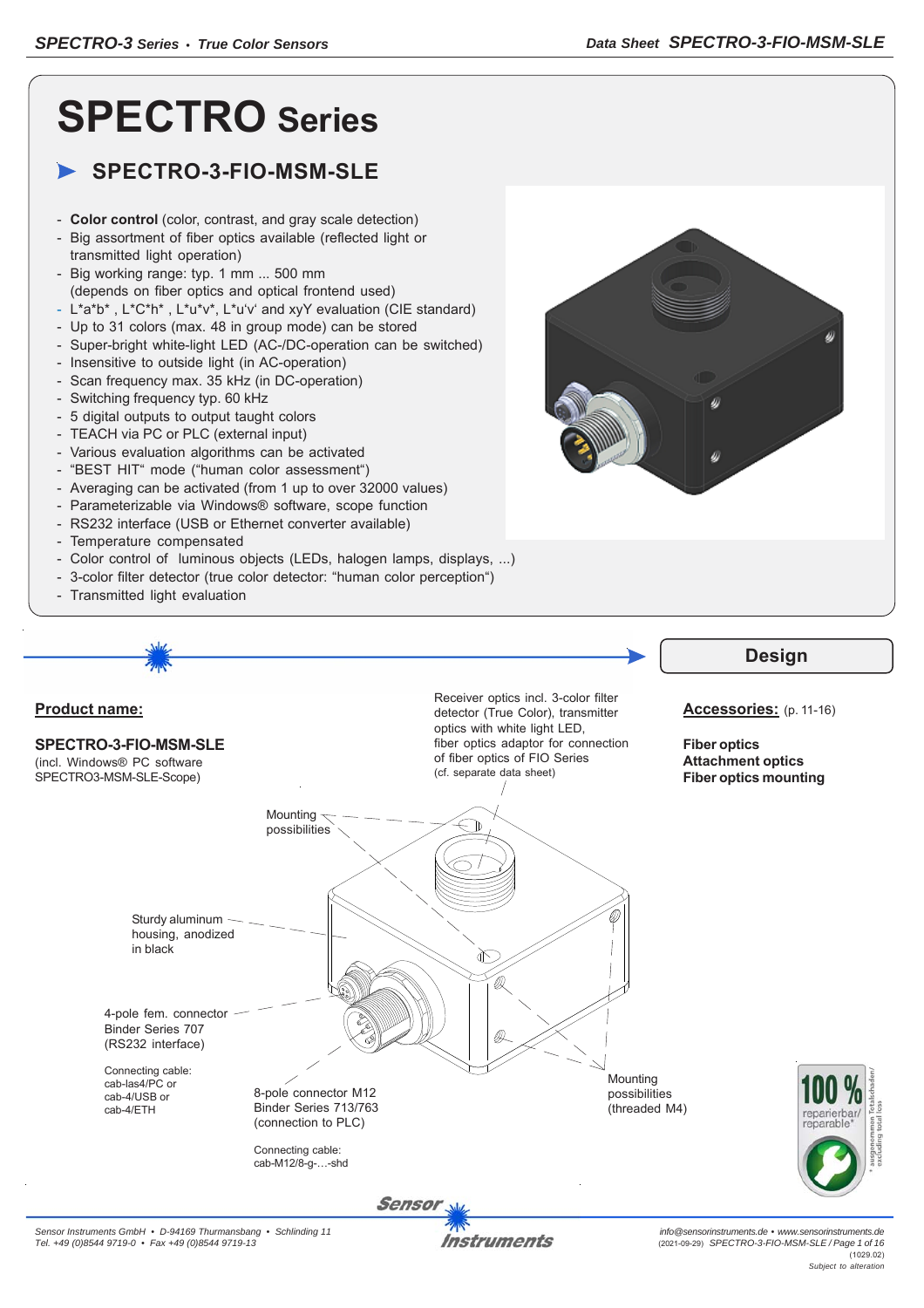

**Technical Data** 

| <b>Type</b>                          | <b>SPECTRO-3-FIO-MSM-SLE</b>                                                                                                                                                                          |  |
|--------------------------------------|-------------------------------------------------------------------------------------------------------------------------------------------------------------------------------------------------------|--|
| Voltage supply                       | +24VDC (± 10%), reverse polarity protected, overcurrent protected                                                                                                                                     |  |
| Current consumption                  | $< 160$ mA                                                                                                                                                                                            |  |
| Max. switching current               | 100 mA, short circuit proof                                                                                                                                                                           |  |
| Input digital (1x)                   | INO (Pin 3), digital (0V/+24V)                                                                                                                                                                        |  |
| Outputs digital (5x)                 | OUT0  OUT4 (Pin 4  8): digital (0V/+24V), npn-/pnp-able (bright-/dark-switching, can be switched)                                                                                                     |  |
| Interface                            | RS232 (an external USB and ETHERNET converter is available)                                                                                                                                           |  |
| Pulse lengthening                    | 0  100 ms, adjustable via PC software                                                                                                                                                                 |  |
| Averaging                            | max. 32768 values, adjustable via PC software                                                                                                                                                         |  |
| Scan frequency                       | LED operation, can be switched via PC software:<br>AC operation: max. 20 kHz (depends on parameterization)<br>DC operation: max. 35 kHz (depends on parameterization)                                 |  |
| Switching frequency                  | typ. 60 kHz                                                                                                                                                                                           |  |
| Transmitter (light source)           | super-bright white-light LED                                                                                                                                                                          |  |
| <b>Transmitter control</b>           | can be switched via PC software:<br>AC operation (LED MODE-AC), DC operation (LED MODE-DC)                                                                                                            |  |
| Object distance<br>(measuring range) | in reflected light operation: typ. 1 mm  500 mm (depends on fiber optics and attachment optics)<br>in transmitted light operation: typ. 10 mm  500 mm (depends on fiber optics and attachment optics) |  |
| Receiver                             | 3-color filter detector (TRUE COLOR detector, "human color perception"), color filter curves acc. to CIE 1931                                                                                         |  |
| Receiver gain setting                | 8 steps (AMP1  AMP8), adjustable via PC software                                                                                                                                                      |  |
| Ambient light                        | max. 5000 Lux                                                                                                                                                                                         |  |
| Size of light spot                   | circular: typ. $\emptyset$ 0.2 mm $\emptyset$ 20 mm or rectangular: typ. 3 mm x 0.5 mm  48 mm x 0.15 mm<br>depends on fiber optics and attachment optics (cf. catalog FIO series)                     |  |
| Reproducibility                      | in the X, Y color range each 1 digit at 12-bit A/D conversion                                                                                                                                         |  |
| Temperature drift X, Y               | $\Delta X/\Delta T$ ; $\Delta Y/\Delta T$ typ. 0,2 digits/°C (< 0,01% / °C)                                                                                                                           |  |
| Measurement accuracy                 | typ. $\Delta E = 0.3$                                                                                                                                                                                 |  |
| Resolution                           | $\Delta E$ >= 0.01<br>in case of color space $L^*u'v'$ : $\Delta u'v' = 0.001$                                                                                                                        |  |
| Color space                          | CIE L*a*b*, CIE L*C*h*, CIE L*u*v*, CIE L*u'v' and CIE xyY                                                                                                                                            |  |
| Color memory capacity                | non-volatile EEPROM with parameter sets for max. 31 colors (max. 48 in group mode)                                                                                                                    |  |
| Housing dimensions                   | LxWxH approx. 50 mm x 50 mm x 36 mm (incl. fiber optics adapter M18x1, without flange connectors)                                                                                                     |  |
| Housing material                     | aluminum, anodized in black                                                                                                                                                                           |  |
| Enclosure rating                     | IP64                                                                                                                                                                                                  |  |
| Connecting cables                    | to PLC: cab-M12/8-q--shd<br>to PC/RS232 interface: cab-las4/PC or cab-las4/PC-w<br>to PC/USB interface: cab-4/USB or cab-4/USB-w<br>to PC/Ethernet interface: cab-4/ETH                               |  |
| Type of connector                    | connection to PLC: 8-pole M12 connector (Binder 713/763),<br>connection to PC: 4-pole fem. connector (Binder 707)                                                                                     |  |
| Operating temp. range                | $-20^{\circ}$ C  +55 $^{\circ}$ C                                                                                                                                                                     |  |
| Storage temperature range            | $-20^{\circ}$ C  +85 $^{\circ}$ C                                                                                                                                                                     |  |
| EMC test acc. to                     | CE<br>DIN EN 60947-5-2                                                                                                                                                                                |  |

**Sensor** 

l,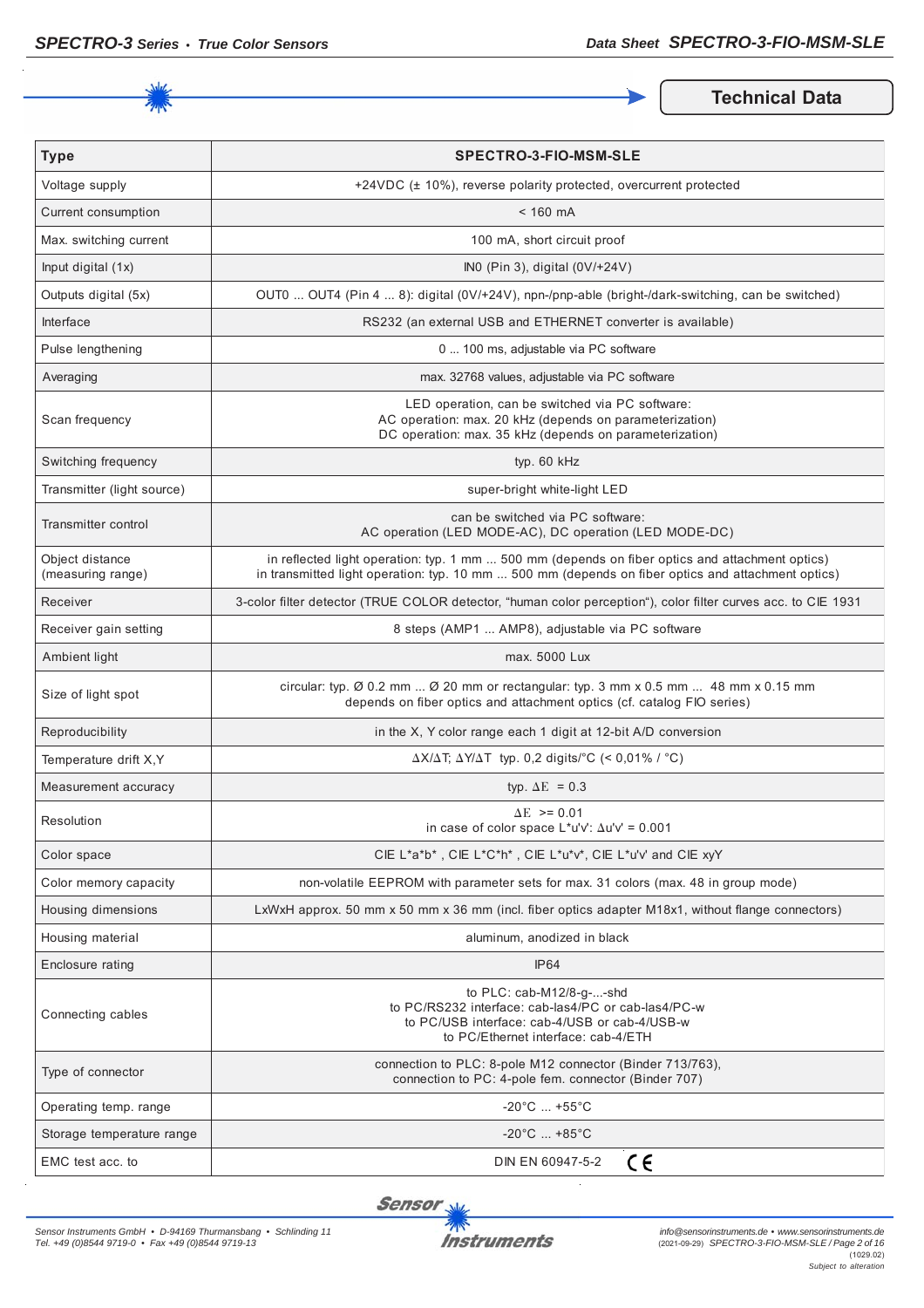

Sensor<sub>N</sub>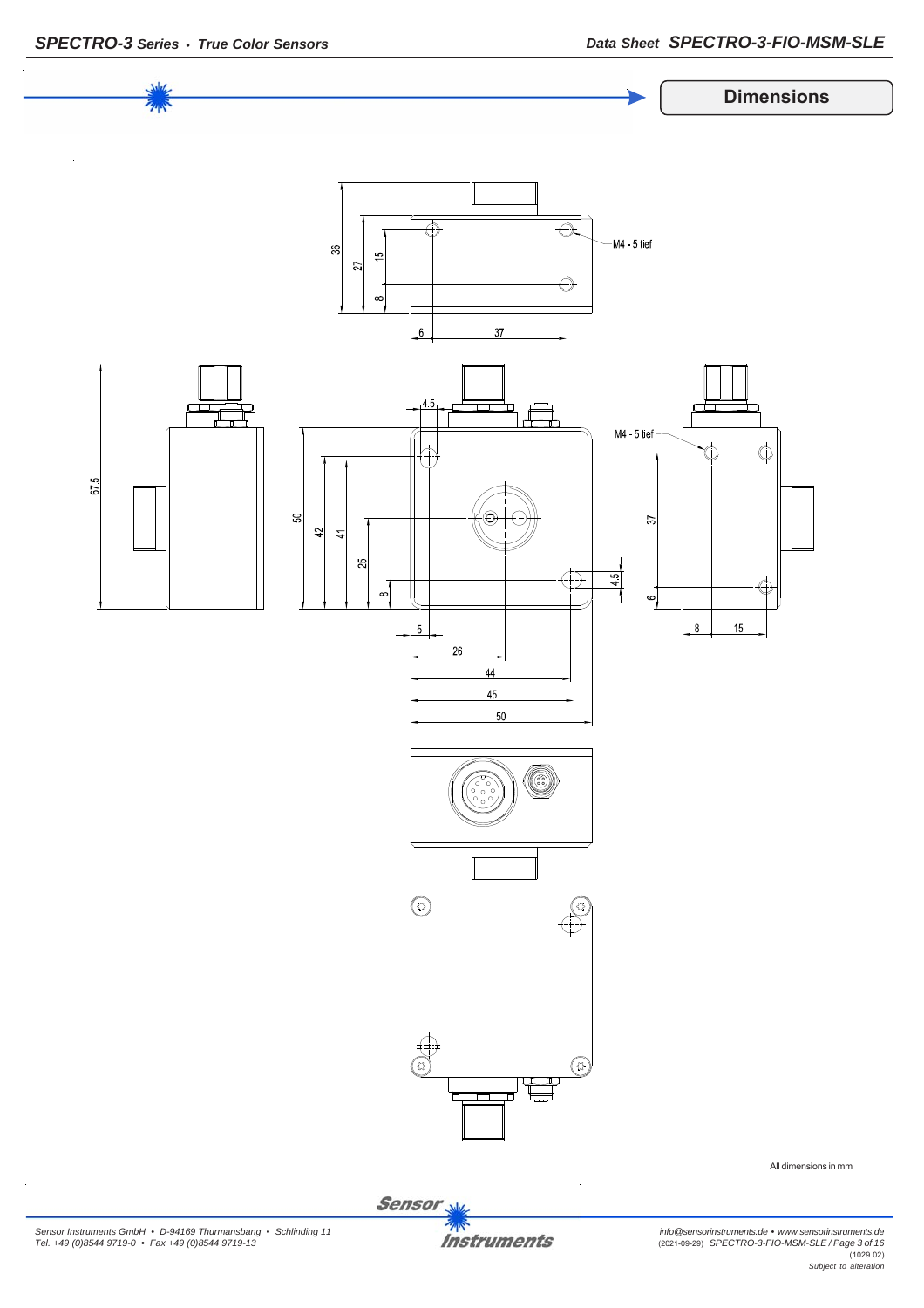

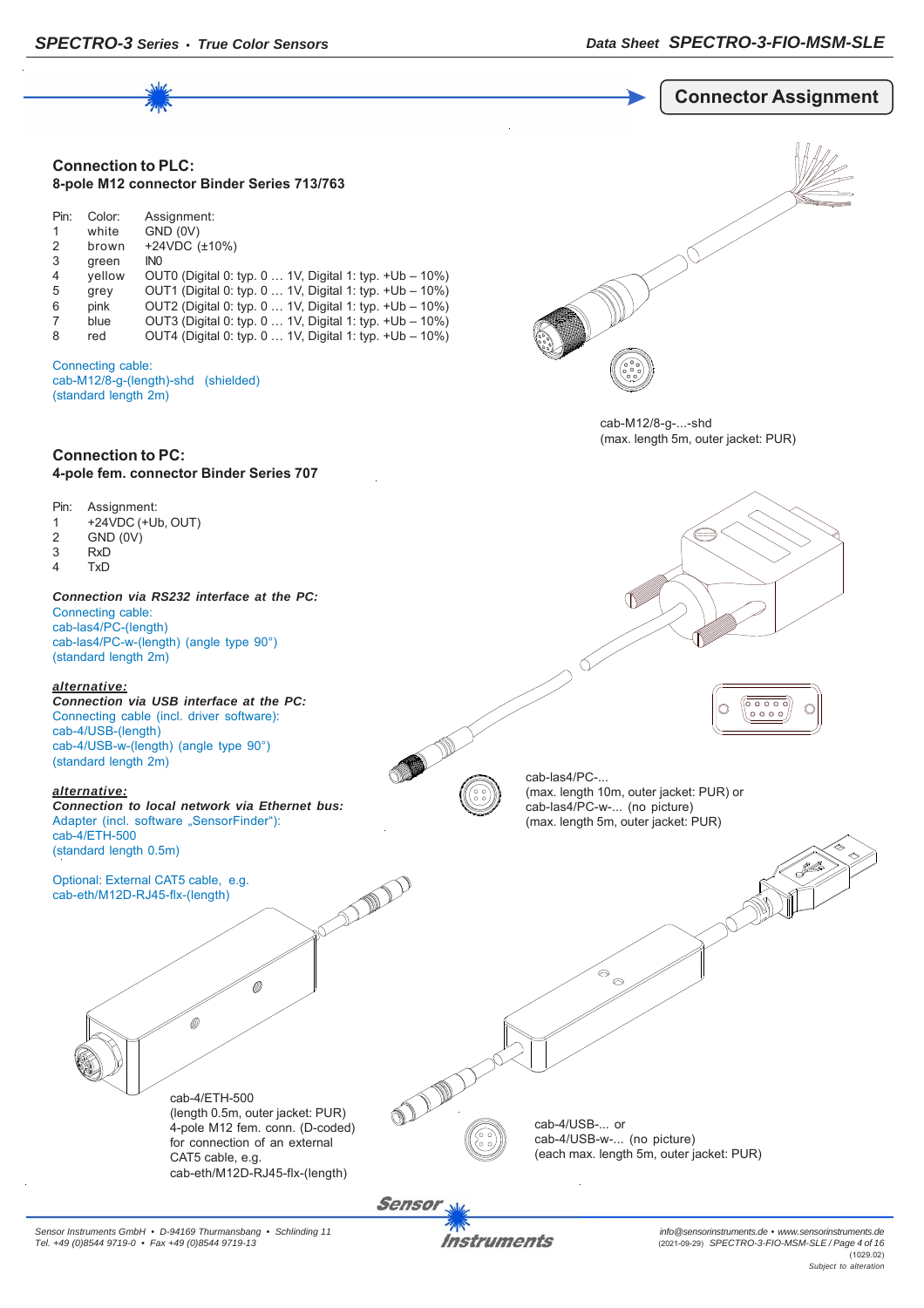**Measuring Principle**

#### **Measuring Principle of the color sensors of SPECTRO-3-SLE series:**

The SPECTRO-3-MSM-SLE provides highly flexible signal acquisition. For example, the sensor can be operated in alternating-light mode (AC mode), which makes the sensor insensitive to extraneous light. It also can be set to constant-light mode (DC mode), which makes the sensor extremely fast. With the stepless adjustment of the integrated light source as well as the selectable gain of the receiver signal and an INTEGRAL function the sensor can be set to almost any surface or any "self-luminous object".

When the integrated light source of the SPECTRO-3-MSM-SLE color sensor is activated, the sensor detects the radiation that is diffusely reflected from the object. As a light source the SPECTRO-3-MSM-SLE color sensor uses LEDs with adjustable transmitter power. An integrated 3-fold receiver for the red, green, and blue content of the light that is reflected from the object, or the light that is emitted by a "selfluminous object", is used as a receiver.

The color sensors of the SPECTRO-3-MSM-SLE series can be taught up to 31 colors that are provided directly at the outputs, and up to 48 colors that are output by means of grouping. For each of these taught colors it is possible to set tolerances. Evaluation of the taught colors is performed either with the "FIRST HIT" or with the "BEST HIT" mode. With "FIRST HIT" the first hit in the teach table is output, and with "BEST HIT" the best hit in the teach table is output. Raw data are represented with 12 bit resolution.

Color detection either operates continuously or is started through an external PLC trigger signal. The respective detected color either is provided as a binary code at the 5 digital outputs or can be sent directly to the outputs, if only up to 5 colors are to be detected.

Through input IN0 the color sensor can be taught up to 31 colors (max. 48 colors in group mode). For this purpose the corresponding evaluation mode must be set with the software.

Parameters and measurement values can be exchanged between a PC and the SPECTRO-3-MSM-SLE color sensor through the serial RS232 interface. All the parameters for color detection also can be saved to the non-volatile EEPROM of the SPECTRO-3-MSM-SLE color sensor through this serial RS232 interface. When parameterisation is finished, the color sensor continues to operate with the current parameters in STAND-ALONE mode without a PC.

Possible firmware updates can be easily performed through the RS232 interface, even with the sensor system in installed condition. (à cf. Annex Firmware update via software Firmware Loader").

The measuring sensors of SPECTRO-3-MSM-SLE series are factory calibrated. When establishing the connection, the date of the next calibration is displayed in the status window in the **CONNECT** tab. For continuously accurate measurement results, we recommend having the calibration renewed every 12 months and sending in the sensors for calibration.

The sensors of the SPECTRO-3-MSM-SLE series can be individually calibrated. Calibration can be performed to any surface with known color coordinates. A ColorCheckerTM table is available as an alternative. This table has 24 color fields according to the CIE STANDARD that can be used for calibration.





Sensor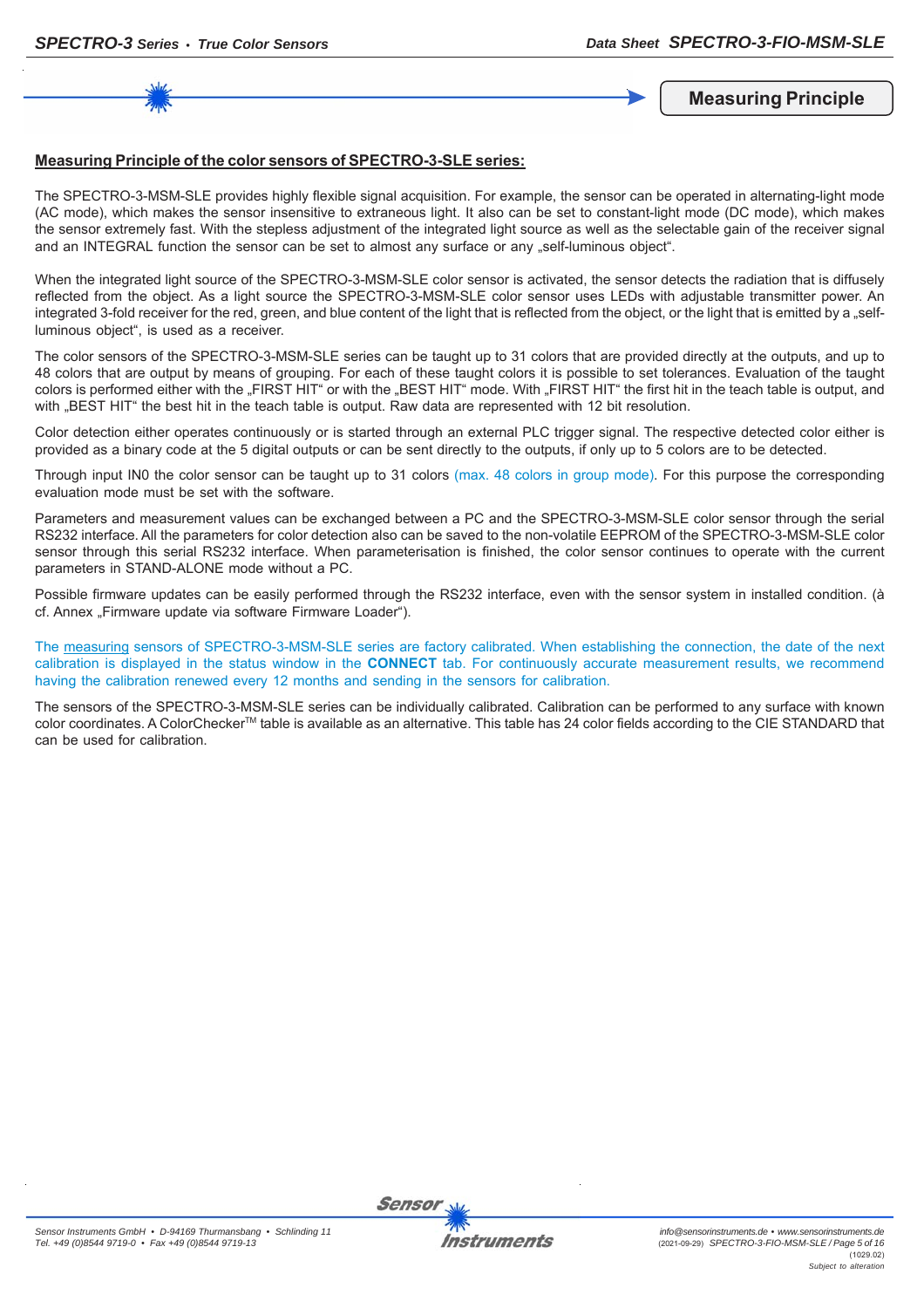**Parameterization**

#### **Windows® user interface:**

*(The current software version is available for download on our website.)*

The color sensor is parameterized under Windows® with the SPECTRO3-MSM-SLE-Scope software. The Windows® user interface facilitates the teach-in process at the color sensor and supports the operator in the task of adjustment and commissioning of the color sensor.



The RS232 interface (tab PARA1) is used for setting parameters such as:

|                    | The Report interiged from the city to good for botting parameters sach go.                                                                                                                                                                                                                                   |
|--------------------|--------------------------------------------------------------------------------------------------------------------------------------------------------------------------------------------------------------------------------------------------------------------------------------------------------------|
| - POWER MODE:      | Light power of the LED                                                                                                                                                                                                                                                                                       |
| - LED MODE:        | Triggering of the internal light source (AC, DC)                                                                                                                                                                                                                                                             |
| - GAIN:            | Used for setting the gain of the receiver (AMP1  AMP8)                                                                                                                                                                                                                                                       |
| - AVERAGE:         | Number of scanning values (measurement values, 1  32768) over which the raw signal measured<br>at the receiver is averaged. A higher AVERAGE default value reduces noise of the raw signals at the<br>receiver unit and there will be a decrease of the maximal available switching frequency of the sensor. |
| - INTEGRAL:        | Number of scan values (measurement values) over which the raw signal measured at the receiver is<br>summed up. This integral function allows the reliable detection even of extremely weak signals                                                                                                           |
| - SET DP:          | Set Double Parameter                                                                                                                                                                                                                                                                                         |
| - C SPACE:         | Selection of a color space ( $L^*a^*b^*$ , $L^*c^*h^*$ , $L^*u^*v^*$ , $L^*u^*v^*$ , or xyY) for the calculation of the color<br>stimulus specification                                                                                                                                                      |
| - SHAPE MODE:      | This function field is used to specify whether the color space coordinates (e.g. $L^*$ a* b*) should be<br>viewed as a block, cylinder, or sphere in space                                                                                                                                                   |
| - EVALUATION MODE: | Evaluation mode (FIRST HIT or BEST HIT)                                                                                                                                                                                                                                                                      |
| - TRIGGER:         | Continuous or external or self trigger (CONT, EXT1, EXT2, TRANS)                                                                                                                                                                                                                                             |
| - EXTEACH:         | In all the evaluation modes teaching of a color can be performed externally through INO                                                                                                                                                                                                                      |
| - INTLIM:          | Minimum intensity required for color evaluation                                                                                                                                                                                                                                                              |
| - MAXCOL-No.:      | Number of colors to be checked                                                                                                                                                                                                                                                                               |
| - DIGITAL OUTMODE: | Triggering of the five digital outputs (OUT0  OUT4)                                                                                                                                                                                                                                                          |
| Tab TEACH          | Opens a window where you can teach colors to the TEACH TABLE                                                                                                                                                                                                                                                 |
| Tab GEN            | Displays the current temperature value TEMP in the sensor housing                                                                                                                                                                                                                                            |
| Tab REC            | Data recorder                                                                                                                                                                                                                                                                                                |
| Tab CALIB          | Selection of calibration mode (FCAL = factory calibration or UCAL = user calibration)                                                                                                                                                                                                                        |
| Tab SCOPE          | Visualises an oscilloscope                                                                                                                                                                                                                                                                                   |
|                    |                                                                                                                                                                                                                                                                                                              |

Sensor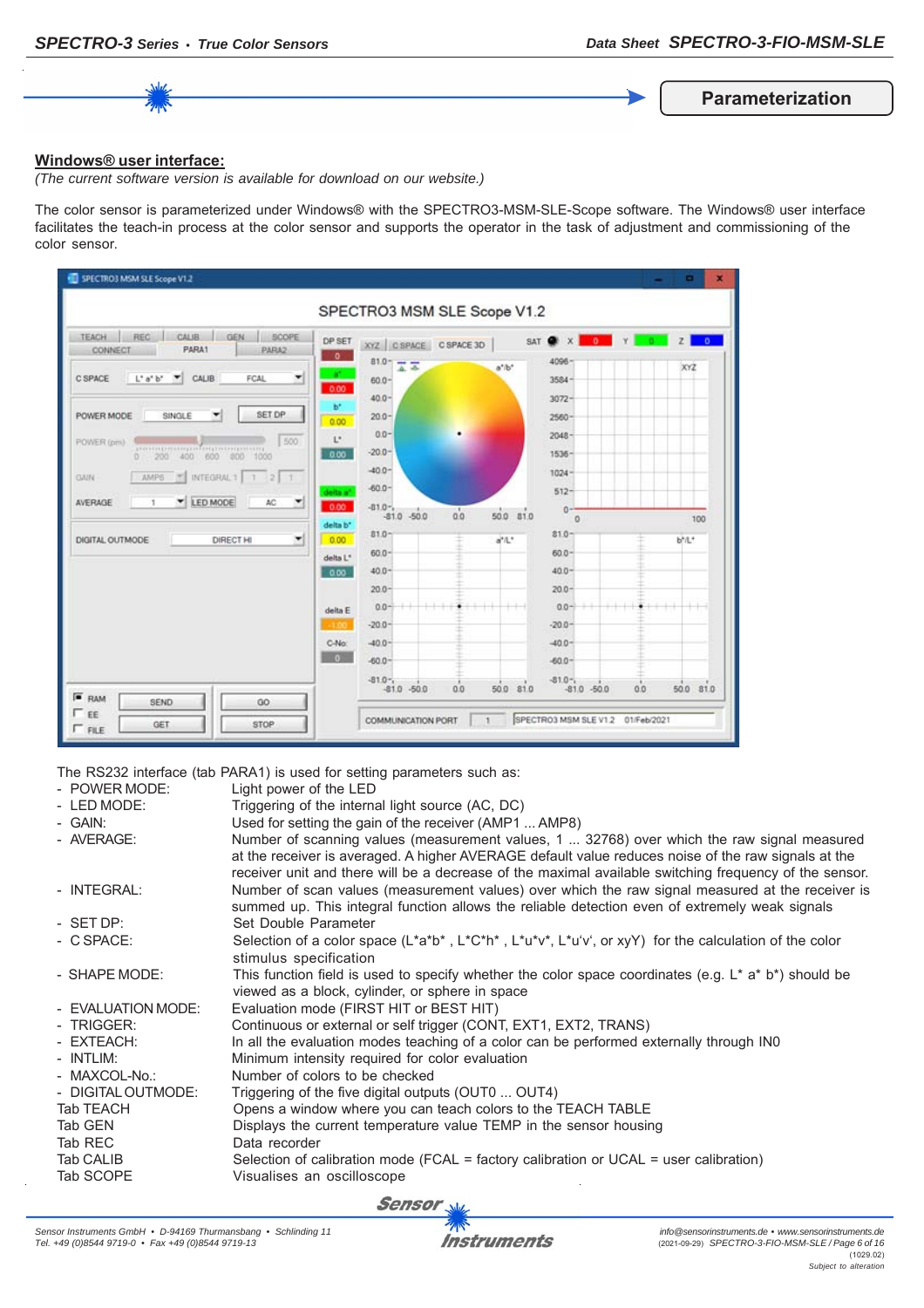

**Firmware Update**

#### **Firmware update by means of the software ..FirmwareLoader":**

| <b>FIRMWARE LOADER V1.1</b>                                                |                                   |  |  |  |
|----------------------------------------------------------------------------|-----------------------------------|--|--|--|
| <b>ESTABLISH CONNECTION</b>                                                |                                   |  |  |  |
| TRY TO CONNECT<br>SELECT COMPORT [1256]<br><b>BAUDRATE</b><br>115200       |                                   |  |  |  |
|                                                                            | <b>FIRMWARE UPDATE</b>            |  |  |  |
| <b>READ FIRMWARE FROM DISK</b>                                             | <b>CLEAR WINDOW</b>               |  |  |  |
| <b>ARM FIRMWARE LOADER</b>                                                 | <b>DISARM FIRMWARE LOADER</b>     |  |  |  |
| IT IS STRONGLY RECOMMENDED TO UPDATE THE FIRMWARE ACCORDING TO THE MANUAL! |                                   |  |  |  |
| SPECTRO3 V4.0<br>RT May 09 2012                                            |                                   |  |  |  |
|                                                                            |                                   |  |  |  |
|                                                                            |                                   |  |  |  |
|                                                                            |                                   |  |  |  |
|                                                                            |                                   |  |  |  |
|                                                                            |                                   |  |  |  |
|                                                                            |                                   |  |  |  |
|                                                                            |                                   |  |  |  |
|                                                                            |                                   |  |  |  |
|                                                                            |                                   |  |  |  |
|                                                                            |                                   |  |  |  |
|                                                                            |                                   |  |  |  |
| <b>CREATE EEPROM BACKUP</b>                                                |                                   |  |  |  |
| READ EEPROM DATA FROM SENSOR                                               | <b>SAVE EEPROM DATA TO SENSOR</b> |  |  |  |
| EEPROM TRANSFER FILE d:\BackupFiles\EEPROM_Backup 1131.dat                 |                                   |  |  |  |

The software "Firmware Loader" allows the user to perform an automatic firmware update. The update will be carried out through the RS232 interface.

An initialisation file (xxx.ini) and a firmware file (xxx.elf.S) are required for performing a firmware update. These files can be obtained from your supplier. In some cases an additional firmware file for the program memory (xxx.elf.p.S) is also needed, and this file will be automatically provided together with the other two files.



Sensor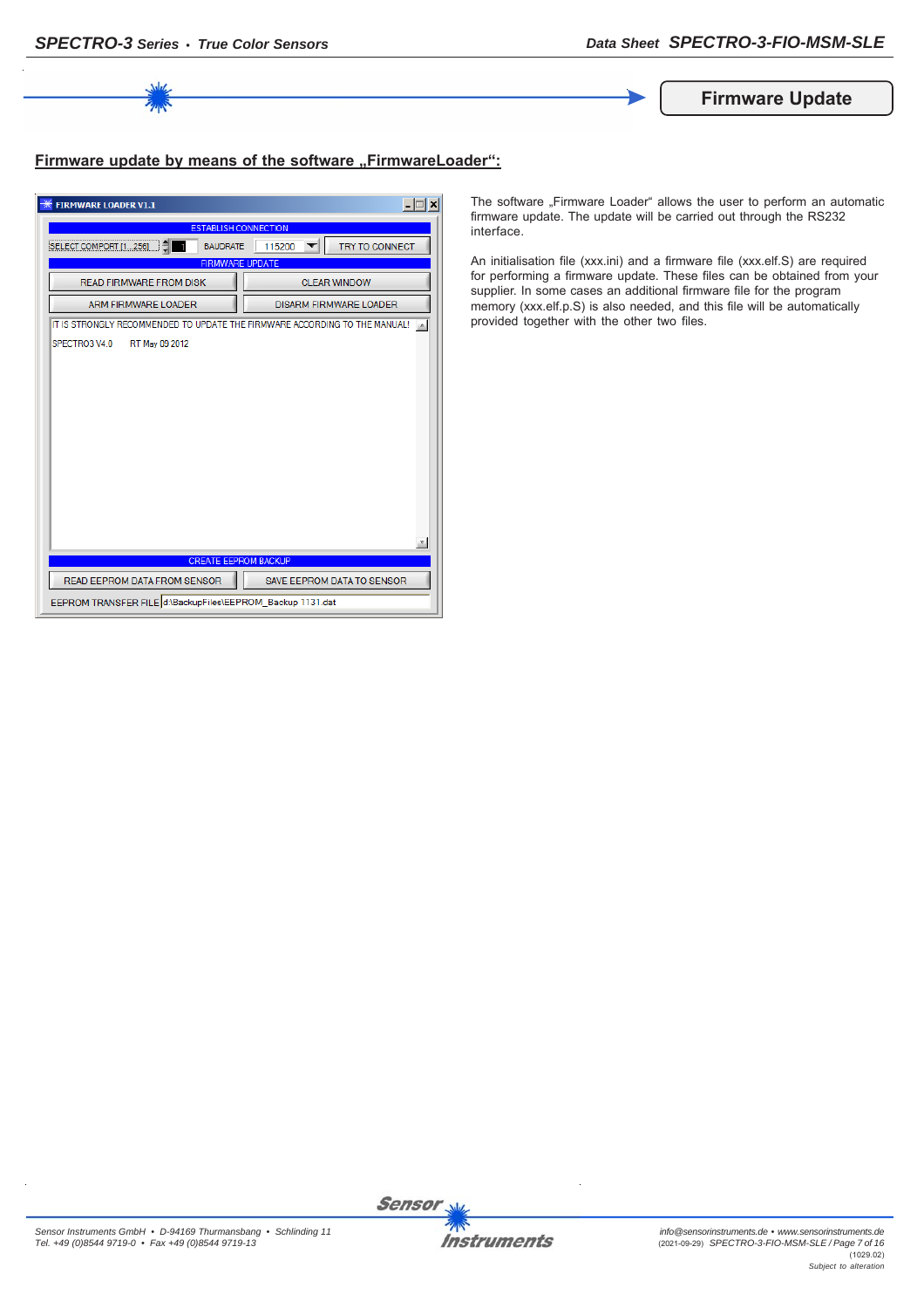

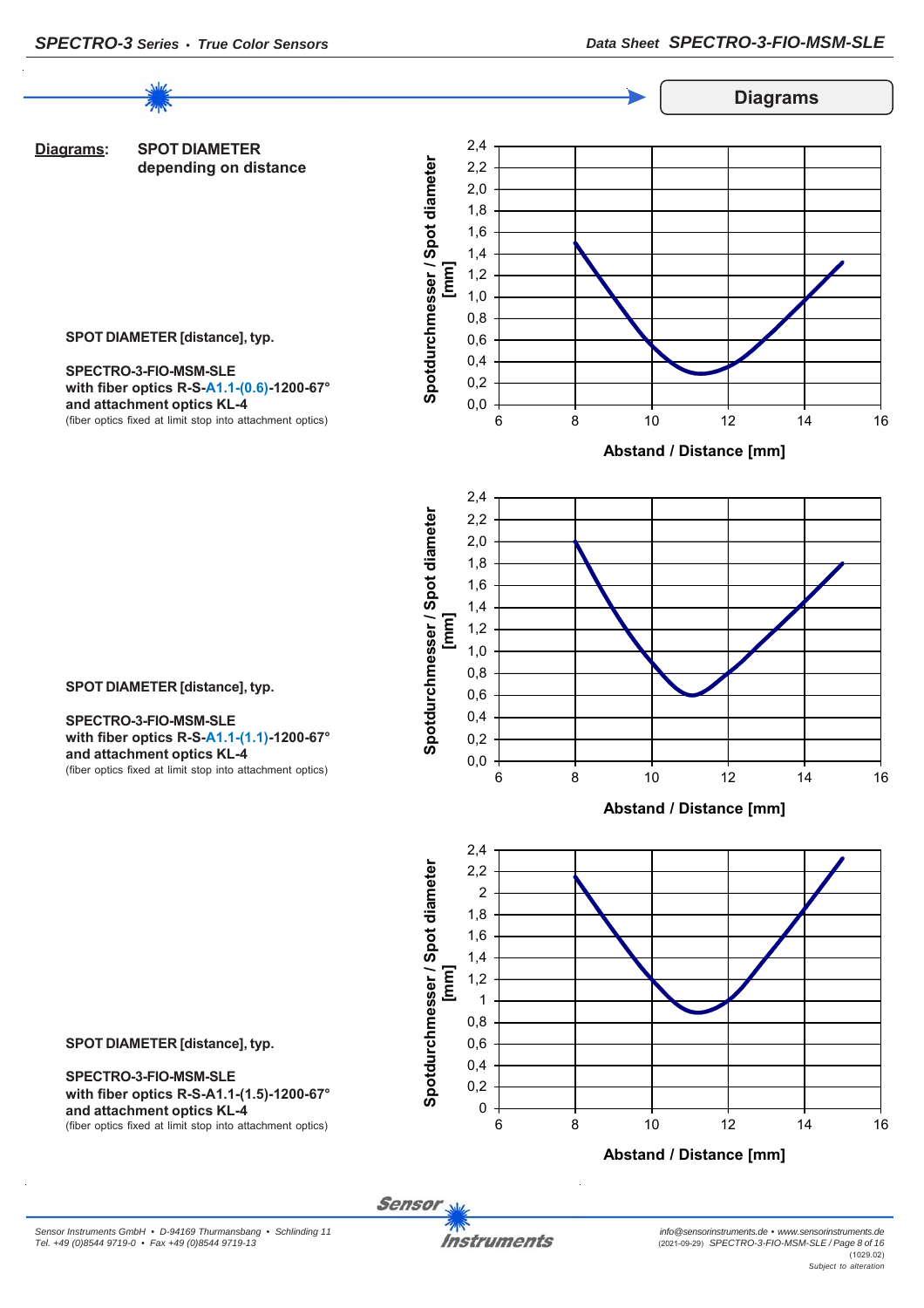**Diagrams**



**SPOT DIAMETER [distance], typ.**

**SPOT DIAMETER [distance], typ.**

**with fiber optics R-S-A2.0-(2.5)-1200-67°**

(fiber optics is inner stop fixed to attachment optics)

**SPECTRO-3-FIO-MSM-SLE**

**and attachment optics KL-3**

**with fiber optics R-P-A2.0-(2.5)-600-67°**

**SPECTRO-3-FIO-MSM-SLE**

**Diagrams: SPOT DIAMETER depending on object distance**



Fiber bundle Ø 2.5 mm

**Spotdurchmesser / Spot diameter** 

Spotdurchmesser / Spot diameter

 $\Omega$ 1 2 3 4 5 6 7 8 9 10 0 2 4 6 8 10 12 14 16 18 20 22 24 26 **[mm]** 

**Abstand / Distance [mm]**







**SPOT DIAMETER [distance], typ.**

**SPECTRO-3-FIO-MSM-SLE with fiber optics R-S-A2.0-(2.5)-1200-67° and attachment optics KL-M18-A2.0** (fiber optics is inner stop fixed to attachment optics)

Sensor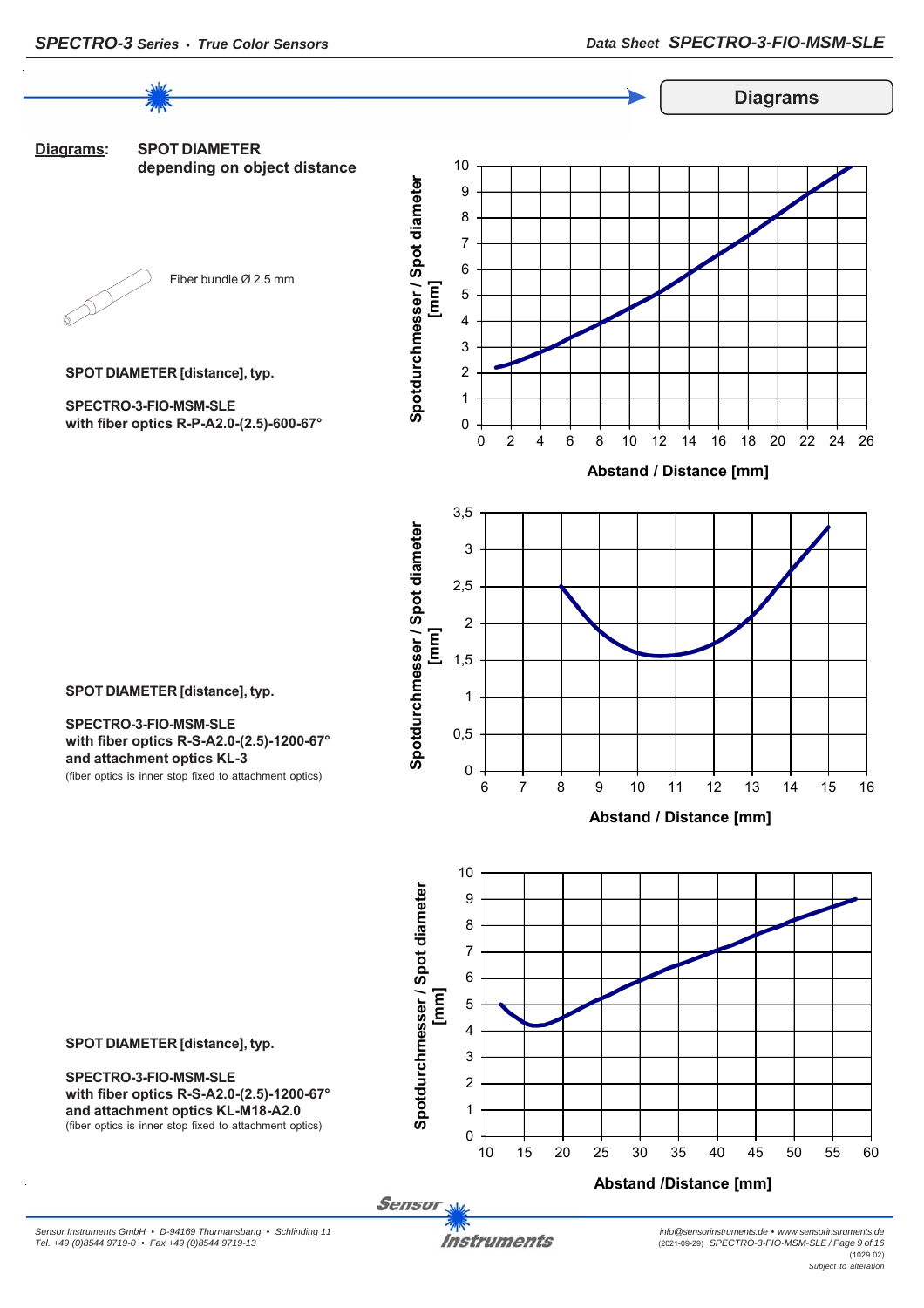

**Sensor**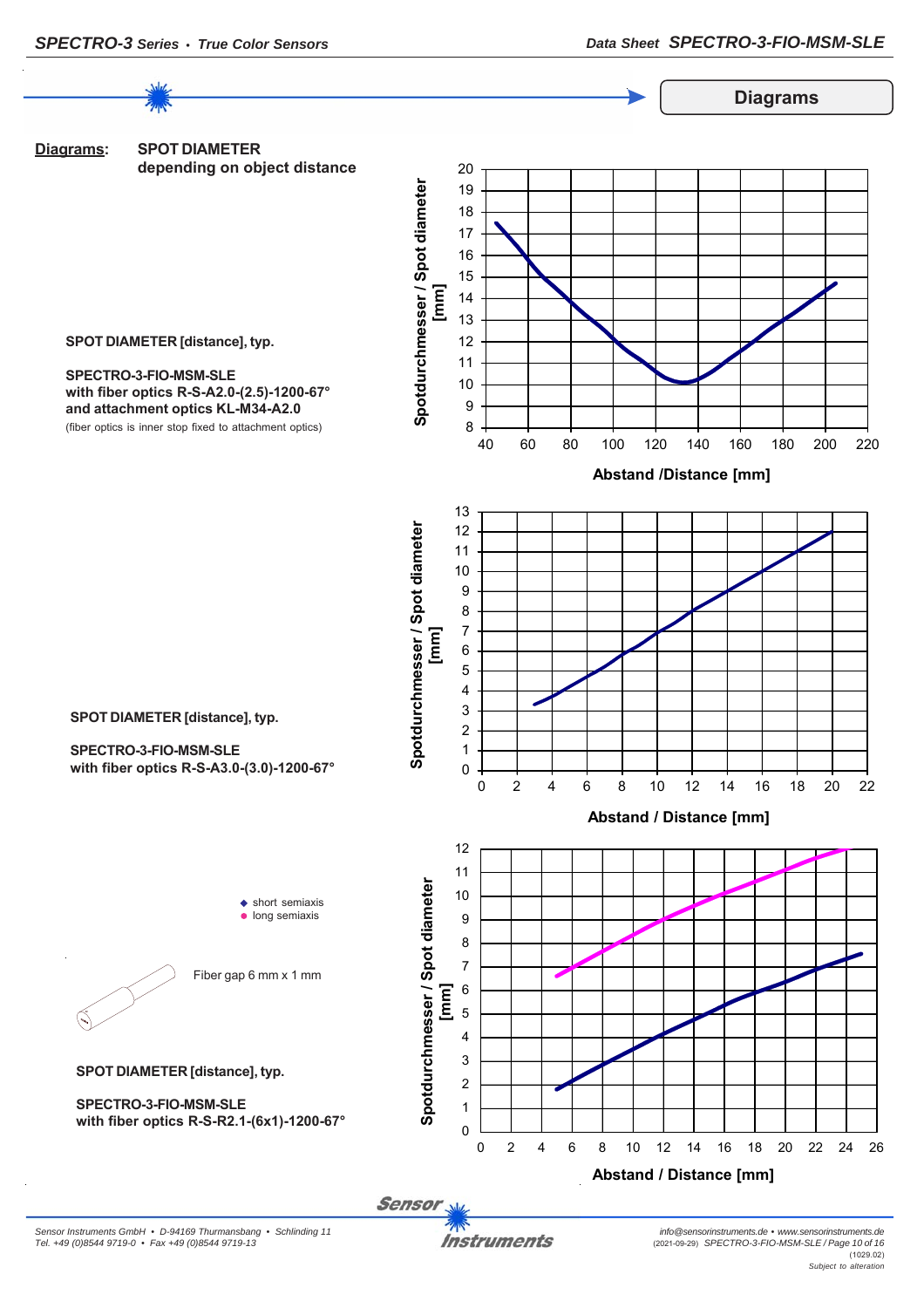**Fiber Optics**

#### **Field of use:**

Optical fibers offer solutions for difficult tasks in optoelectronis. They can be used universally and allow flexible applications.

#### **Advantages:**

- Highest quality
- Selection from different fiber types
- Thermal stability
- Great variety of available standard sensor heads
- Special designs
- Various attachment optics available



#### **Characteristics:**

Light-conducting glass fibers are optical components that allow the transmission of light through any curved path based on the principle of total reflection.

The individual fiber is composed of high-break core glass and low-break cladding glass. The light beams entering the core glass within the critical angle are guided through the fiber by way of reflection at the core/cladding contact surfaces (step index fiber).

The highly flexible optical fibers are made of bundled individual glass fibers. The ends are each glued into a sensor head and a connector. The faces are optically polished. For protection against mechanical, chemical, or thermal destruction the optical fibers are provided with a corresponding protective sheath.

#### **Order Code:**

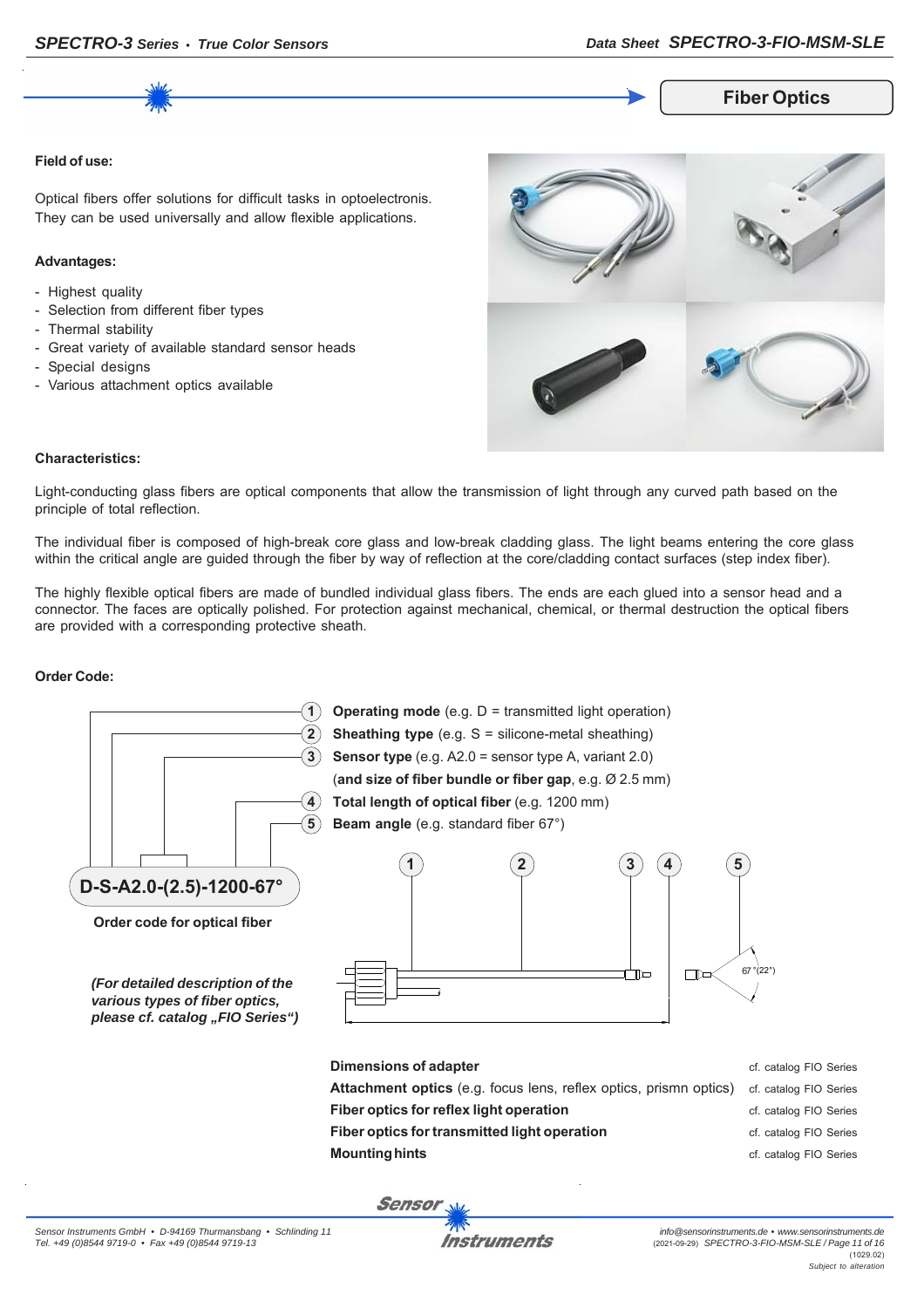*SPECTRO-3 Series • True Color Sensors Data Sheet SPECTRO-3-FIO-MSM-SLE*



*Instruments* 

*Sensor Instruments GmbH • D-94169 Thurmansbang • Schlinding 11 Tel. +49 (0)8544 9719-0 • Fax +49 (0)8544 9719-13*

*info@sensorinstruments.de • www.sensorinstruments.de* (2021-09-29) *SPECTRO-3-FIO-MSM-SLE / Page 12 of 16* (1029.02) *Subject to alteration*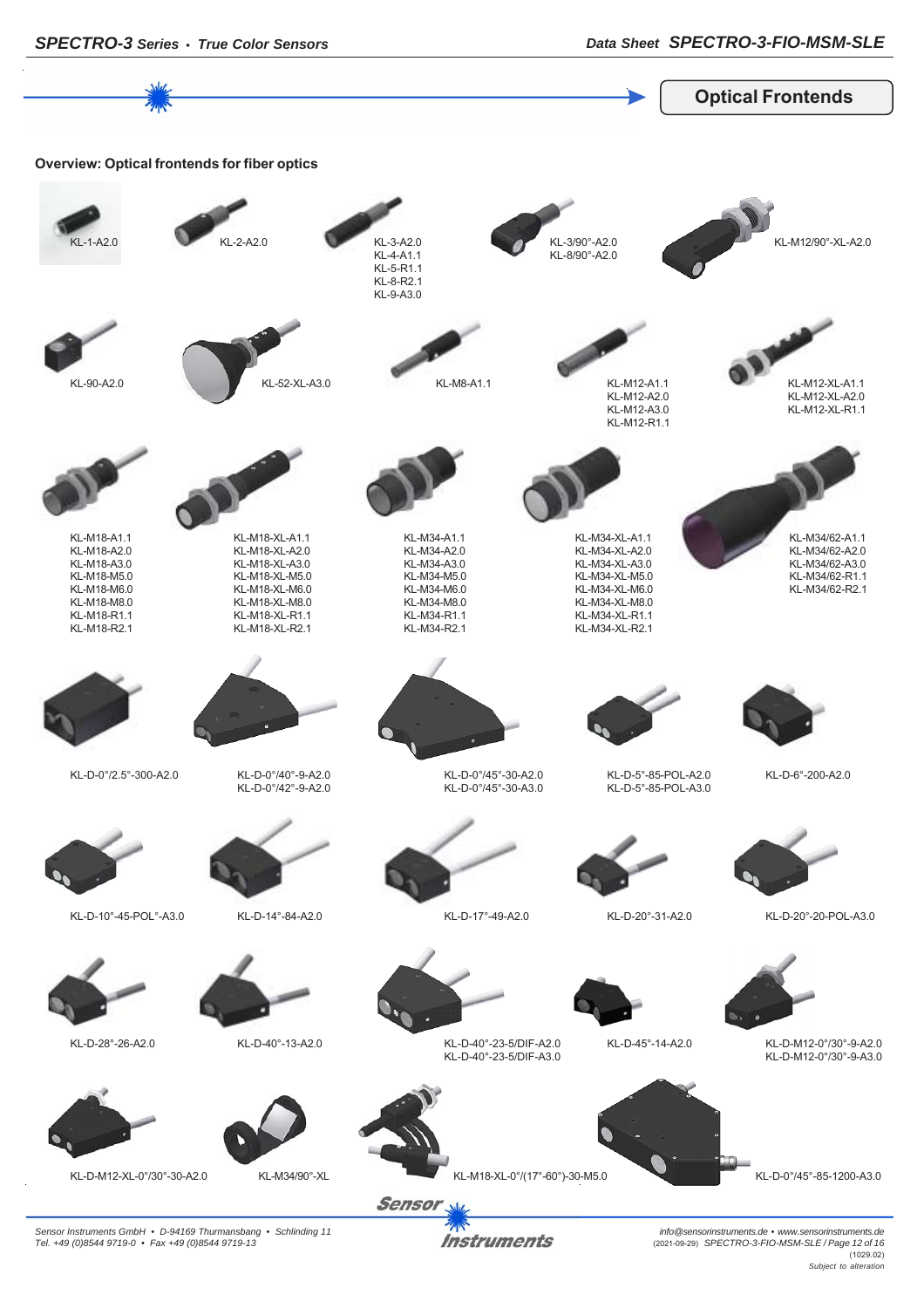**Optical Frontends**

#### **Optical frontends for reflected light or transmitted light fiber optics:**

| Part number:                                             | Suitable for fiber optics type:<br>(R, T = reflected light, D= transmitted light) | <b>Characteristics:</b>                                                      |
|----------------------------------------------------------|-----------------------------------------------------------------------------------|------------------------------------------------------------------------------|
| $KL-1-A2.0$ (2 pcs. necessary)                           | D-S-A2.0-(2.5)--67° or 22°                                                        | Transmitter/receiver distance typ. 50 mm  200 mm                             |
| KL-2-A2.0                                                | R-S-A2.0-(2.5)--67° or 22°                                                        | Transmitter/receiver distance max. 300 mm, beam divergency $\pm 7.5^{\circ}$ |
| KL-2-A2.0 (2 pcs. necessary)                             | D-S-A2.0-(2.5)--67° or 22°                                                        | Transmitter/receiver distance max. 300 mm, beam divergency ± 7,5°            |
| KL-3-A2.0                                                | R-S-A2.0-(2.5)--67° or 22°                                                        | Working distance typ. 10 mm  20 mm                                           |
| KL-D-3/30-R/D-A2.0                                       | R/D-S-A2.0-(2.5)-1200-67° Special version*                                        | Working distance typ. 30 mm                                                  |
| KL-4-A1.1                                                | R-S-A1.1-(0.6)--67° or 22°                                                        | Working distance typ. 10 mm  15 mm                                           |
| KL-4-A1.1                                                | R-S-A1.1-(1.1)--67° or 22°                                                        | Working distance typ. 10 mm  15 mm                                           |
| KL-4-A1.1                                                | R-S-A1.1-(1.5)--67° or 22°                                                        | Working distance typ. 10 mm  15 mm                                           |
| KL-5-R1.1                                                | R-S-R1.1-(3x0.5)--67° or 22°                                                      | Working distance typ. 8 mm  20 mm                                            |
| KL-8-R2.1                                                | R-S-R2.1-(6x1)--67° or 22°                                                        | Working distance typ. 8 mm  25 mm                                            |
| KL-8-N-R2.1                                              | R-S-R2.1-(6x1)--67° or 22°                                                        | Working distance typ. 8 mm  25 mm with guide slot (adjustment aid)           |
| KL-9-A3.0                                                | R-S-A3.0-(3.0)--67° or 22°                                                        | Working distance typ. 8 mm  25 mm                                            |
| KL-90-A2.0 (2 pcs. necessary) D-S-A2.0-(2.5)--67° or 22° |                                                                                   | Working distance typ. 20 mm  100 mm - prismatic optics                       |
| KL-52-XL-A3.0                                            | $R-S-A3.0-(3.0)$ --67°                                                            | Optics diameter 52 mm                                                        |
| KL-M8-A1.1                                               | $R-S-A1.1-(1.5)--67°$                                                             | Working distance typ. 8 mm  20 mm                                            |
| KL-M12-A1.1                                              | $R-S-A1.1-(1.5)$ --67°                                                            | Working distance typ. 8 mm  40 mm                                            |
| KL-M12-A2.0                                              | R-S-A2.0-(2.5)--67°                                                               | Working distance typ. 8 mm  40 mm                                            |
| KL-M12-A3.0                                              | R-S-A3.0-(3.0)--67°                                                               | Working distance typ. 8 mm  40 mm                                            |
| KL-M12-R1.1                                              | R-S-R1.1-(3x0.5)--67°                                                             | Working distance typ. 8 mm  40 mm                                            |
| KL-M12-XL-A1.1                                           | $R-S-A1.1-(1.5)$ --67°                                                            | Working distance typ. 10 mm  100 mm                                          |
| KL-M12-XL-A2.0                                           | R-S-A2.0-(2.5)--67°                                                               | Working distance typ. 10 mm  100 mm                                          |
| KL-M12/90°-XL-A2.0                                       | R-S-A2.0-(2.5)--67°                                                               | Working distance typ. 10 mm  100 mm                                          |
| KL-M12-XL-R1.1                                           | R-S-R1.1-(3x0.5)--67°                                                             | Working distance typ. 10 mm  100 mm                                          |
| KL-M18-A1.1                                              | $R-S-A1.1-(1.5)$ --67°                                                            | Working distance typ. 20 mm  60 mm                                           |
| KL-M18-A2.0                                              | R-S-A2.0-(2.5)--67°                                                               | Working distance typ. 20 mm  60 mm                                           |
| KL-M18-A3.0                                              | R-S-A3.0-(3.0)--67°                                                               | Working distance typ. 20 mm  60 mm                                           |
| KL-M18-M5.0                                              | T-S-M5.0-(5.0)--67° Special version*                                              | Working distance typ. 20 mm  60 mm                                           |
| KL-M18-M6.0                                              | T-S-M6.0- $(6.0)$ --67° Special version*                                          | Working distance typ. 20 mm  60 mm                                           |
| KL-M18-M8.0                                              | T-S-M8.0-(8.0)--67° Special version*                                              | Working distance typ. 20 mm  60 mm                                           |
| KL-M18-R1.1                                              | R-S-R1.1-(3x0.5)--67°                                                             | Working distance typ. 20 mm  60 mm                                           |
| KL-M18-R2.1                                              | R-S-R2.1-(6x1)--67°                                                               | Working distance typ. 20 mm  60 mm                                           |
| KL-M18-XL-A1.1                                           | R-S-A1.1-(1.5)--67°                                                               | Working distance typ. 10 mm  200 mm                                          |
| KL-M18-XL-A2.0                                           | R-S-A2.0-(2.5)--67°                                                               | Working distance typ. 10 mm  200 mm                                          |
| KL-M18-XL-A3.0                                           | R-S-A3.0-(3.0)--67°                                                               | Working distance typ. 10 mm  200 mm                                          |
| KL-M18-XL-M5.0                                           | T-S-M5.0-(5.0)--67° Special version*                                              | Working distance typ. 10 mm  200 mm                                          |
| KL-M18-XL-M6.0                                           | T-S-M6.0-(6.0)--67° Special version*                                              | Working distance typ. 10 mm  200 mm                                          |
| KL-M18-XL-M8.0                                           | T-S-M8.0-(8.0)--67° Special version*                                              | Working distance typ. 10 mm  200 mm                                          |
| KL-M18-XL-R1.1                                           | R-S-R1.1-(3x0.5)--67°                                                             | Working distance typ. 10 mm  200 mm                                          |
| KL-M18-XL-R2.1                                           | R-S-R2.1-(6x1)--67°                                                               | Working distance typ. 10 mm  200 mm                                          |

KL-M18-XL--0°/(17°-60°)-30-M5.0 2x T-S-M5.0-(5.0)-...-67° *Special version\** Angle between the two fiber optics is adjustable from 17° to 60°

#### \**Special version*:

*Version is different to the standard version (e.g. no standard fiber adapter) and therefore is suitable only for certain sensors or applications*

**Sensor**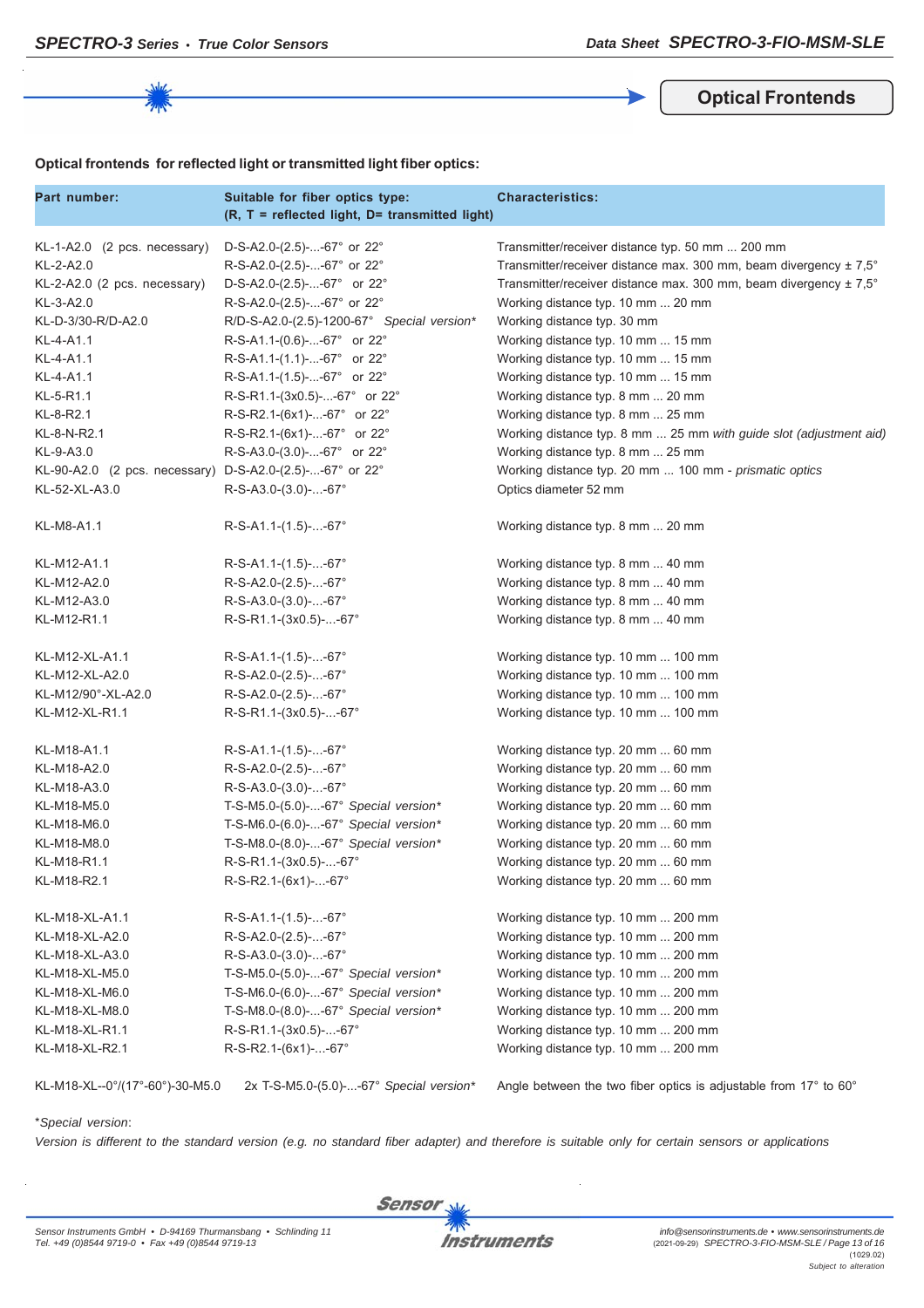**Optical Frontends**

|  | Optical frontends for reflected light or transmitted light fiber optics: |  |  |  |  |  |
|--|--------------------------------------------------------------------------|--|--|--|--|--|
|--|--------------------------------------------------------------------------|--|--|--|--|--|

| Part number:               | Suitable for fiber optics type:<br>(R, T = reflected light, D= transmitted light) | <b>Characteristics:</b>                                          |
|----------------------------|-----------------------------------------------------------------------------------|------------------------------------------------------------------|
| KL-M34-A1.1                | $R-S-A1.1-(1.5)$ --67°                                                            | Working distance typ. 100 mm  250 mm                             |
| KL-M34-A2.0                | R-S-A2.0-(2.5)--67°                                                               | Working distance typ. 100 mm  250 mm                             |
| KL-M34-A3.0                | $R-S-A3.0-(3.0)$ --67°                                                            | Working distance typ. 100 mm  250 mm                             |
| KL-M34-M5.0                | T-S-M5.0-(5.0)--67° Special version*                                              | Working distance typ. 100 mm  250 mm                             |
| KL-M34-M6.0                | T-S-M6.0-(6.0)--67° Special version*                                              | Working distance typ. 100 mm  250 mm                             |
| KL-M34-M8.0                | T-S-M8.0-(8.0)--67° Special version*                                              | Working distance typ. 100 mm  250 mm                             |
| KL-M34-R1.1                | R-S-R1.1-(3x0.5)--67°                                                             | Working distance typ. 100 mm  250 mm                             |
| KL-M34-R2.1                | $R-S-R2.1-(6x1)-67°$                                                              | Working distance typ. 100 mm  250 mm                             |
| KL-M34-XL-A1.1             | $R-S-A1.1-(1.5)$ --67°                                                            | Working distance typ. 50 mm  400 mm                              |
| KL-M34-XL-A2.0             | R-S-A2.0-(2.5)--67°                                                               | Working distance typ. 50 mm  400 mm                              |
| KL-M34-XL-A3.0             | $R-S-A3.0-(3.0)$ --67°                                                            | Working distance typ. 50 mm  400 mm                              |
| KL-M34-XL-M5.0             | T-S-M5.0- $(5.0)$ --67° Special version*                                          | Working distance typ. 50 mm  400 mm                              |
| KL-M34-XL-M6.0             | T-S-M6.0-(6.0)--67° Special version*                                              | Working distance typ. 50 mm  400 mm                              |
| KL-M34-XL-M8.0             | T-S-M8.0-(8.0)--67° Special version*                                              | Working distance typ. 50 mm  400 mm                              |
| KL-M34-XL-(M25x1.5)-M8.0   | T-S-M8.0-(8.0)--67° Special version*                                              | as above but with cable screw fitting M25x1.5                    |
| KL-M34-XL-R1.1             | R-S-R1.1-(3x0.5)--67°                                                             | Working distance typ. 50 mm  400 mm                              |
| KL-M34-XL-R2.1             | $R-S-R2.1-(6x1)-67°$                                                              | Working distance typ. 50 mm  400 mm                              |
| KL-M34/62-A1.1             | $R-S-A1.1-(1.5)$ --67°                                                            | Working distance typ. 80 mm  200 mm                              |
| KL-M34/62-A2.0             | R-S-A2.0-(2.5)--67°                                                               | Working distance typ. 80 mm  200 mm                              |
| KL-M34/62-A3.0             | R-S-A3.0-(3.0)--67°                                                               | Working distance typ. 80 mm  200 mm                              |
| KL-M34/62-R1.1             | R-S-R1.1-(3x0.5)--67°                                                             | Working distance typ. 80 mm  200 mm                              |
| KL-M34/62-R2.1             | $R-S-R2.1-(6x1)-67°$                                                              | Working distance typ. 80 mm  200 mm                              |
| KL-D-0°/2.5°-300-A2.0      | $D-S-A2.0-(2.5)$ --67°                                                            | Working distance typ. 100 mm  500 mm                             |
| KL-D-0°/40°-9-A2.0         | $D-S-A2.0-(2.5)$ --67°                                                            | (to be supplemented)                                             |
| KL-D-0°/42°-9-A2.0         | $D-S-A2.0-(2.5)$ --67°                                                            | (to be supplemented)                                             |
| KL-D-0°/45°-30-A2.0        | $D-S-A2.0-(2.5)$ --67°                                                            | (to be supplemented)                                             |
| KL-D-0°/45°-30-A3.0        | $D-S-A3.0-(3.0)$ --67°                                                            | (to be supplemented)                                             |
| KL-D-5°-85-POL-A2.0        | $D-S-A2.0-(2.5)$ --67°                                                            | (to be supplemented)                                             |
| KL-D-5°-85-POL-A3.0        | $D-S-A3.0-(3.0)$ --67°                                                            | (to be supplemented)                                             |
| KL-D-6°-200-A2.0           | $D-S-A2.0-(2.5)$ --67°                                                            | Working distance typ. 100 mm  230 mm                             |
| KL-D-14°-84-A2.0           | $D-S-A2.0-(2.5)$ --67°                                                            | Working distance typ. 60 mm  120 mm                              |
| KL-D-14°-84-A2.0-T400      | D-S-A2.0-(2.5)-1200-67°-T400                                                      | Working distance typ. 60 mm  120 mm thermally stable up to 400°C |
| KL-D-17°-49-A2.0           | $D-S-A2.0-(2.5)$ --67°                                                            | Working distance typ. 30 mm  80 mm                               |
| KL-D-20°-31-A2.0           | $D-S-A2.0-(2.5)$ --67°                                                            | Working distance typ. 10 mm  50 mm                               |
| KL-D-28°-26-A2.0           | D-S-A2.0-(2.5)--67°                                                               | Working distance typ. 20 mm  50 mm                               |
| KL-D-28°-26-KG2-A2.0       | $D-S-A2.0-(2.5)$ --67°                                                            | Working distance typ. 20 mm  50 mm                               |
| KL-D-30°-23-A2.0           | $D-S-A2.0-(2.5)$ --67°                                                            | Working distance typ. 20 mm  30 mm                               |
| KL-D-30°-23-KG2-A2.0       | $D-S-A2.0-(2.5)$ --67°                                                            | Working distance typ. 20 mm  30 mm                               |
| KL-D-40°-13-A2.0           | $D-S-A2.0-(2.5)$ --67°                                                            | Working distance typ. 15 mm  25 mm                               |
| KL-D-40°-23-5/DIF-A2.0     | $D-S-A2.0-(2.5)$ --67°                                                            | (to be supplemented)                                             |
| KL-D-40°-23-5/DIF-A3.0     | $D-S-A3.0-(3.0)$ --67°                                                            | (to be supplemented)                                             |
| KL-D-45°-14-A2.0           | $D-S-A2.0-(2.5)$ --67°                                                            | (to be supplemented)                                             |
| KL-D-M12-0°/30°-9-A2.0     | $D-S-A2.0-(2.5)$ --67°                                                            | (to be supplemented)                                             |
| KL-D-M12-0°/30°-9-A3.0     | $D-S-A3.0-(3.0)$ --67°                                                            | (to be supplemented)                                             |
| KL-D-M12-XL-0°/30°-30-A2.0 | D-S-A2.0-30°/30-A2.0 Special version*                                             | Working distance typ. 10 mm  100 mm                              |

\**Special version*:

*Version is different to the standard version (e.g. no standard fiber adapter) and therefore is suitable only for certain sensors or applications*



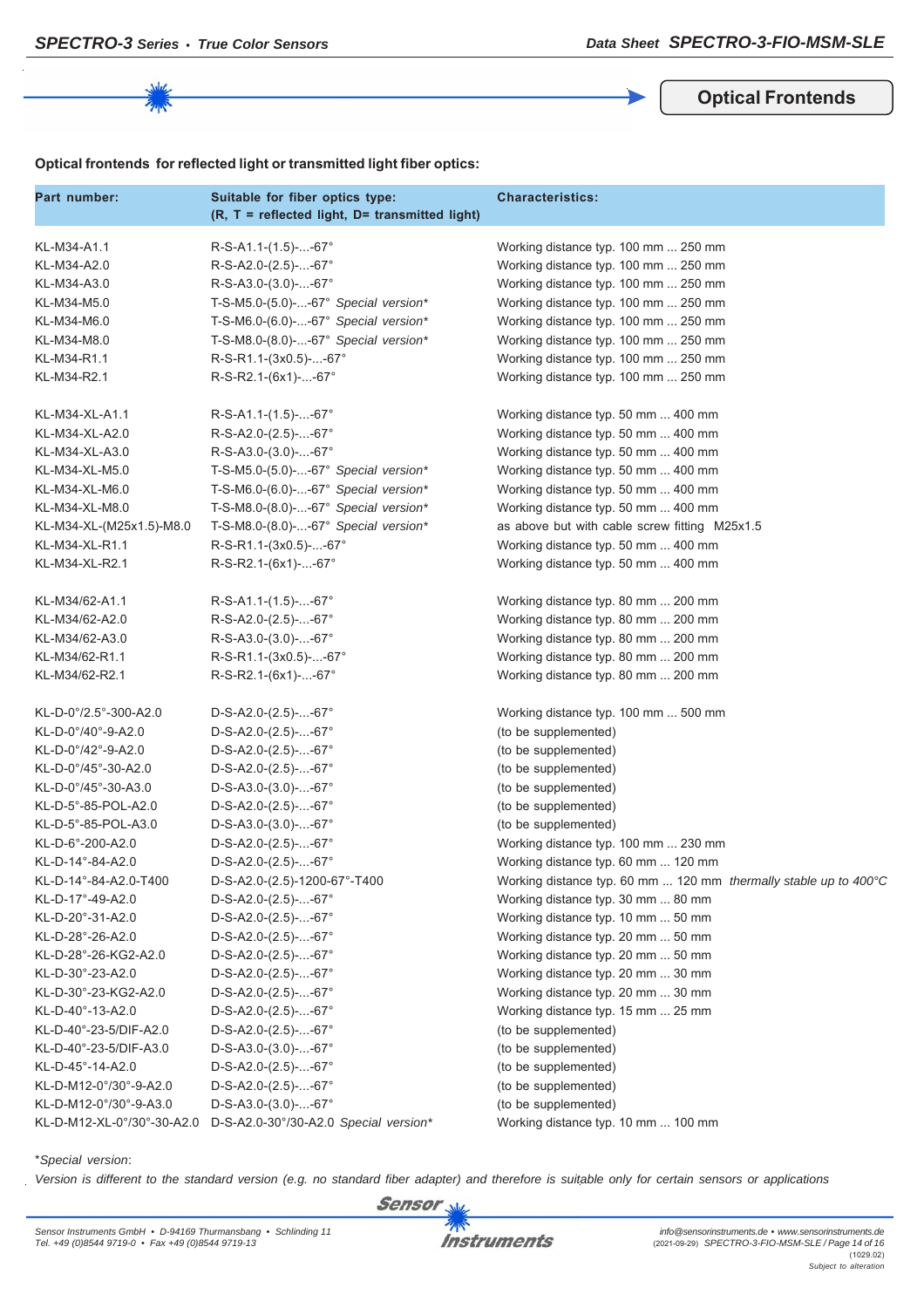**Fiber Optics Fixtures**

Mounting brackets (fixtures) for transmitted light fiber optics with sensor head type "A2.0", "A3.0", or "R2.1":

| Part number:                                                                   | Suitable for fiber optics type:<br>(D= transmitted light)                  | <b>Characteristics:</b>                                                                                                                                                                                 |
|--------------------------------------------------------------------------------|----------------------------------------------------------------------------|---------------------------------------------------------------------------------------------------------------------------------------------------------------------------------------------------------|
| C-MOUNT-A2.0-180°-22/50<br>C-MOUNT-A2.0-180°-60/50<br>C-MOUNT-A2.0-180°-100/50 | D-S-A2.0-(2.5)--67°<br>$D-S-A2.0-(2.5)$ --67°<br>$D-S-A2.0-(2.5)$ --67°    | Transmitter/receiver distance 22 mm, fork width/depth: 50/50 mm<br>Transmitter/receiver distance 60 mm, fork width/depth: 60/50 mm<br>Transmitter/receiver distance 100 mm, fork width/depth: 100/50 mm |
| C-MOUNT-A3.0-180°-16/50<br>C-MOUNT-A3.0-180°-60/50<br>C-MOUNT-A3.0-180°-100/50 | $D-S-A3.0-(3.0)$ --67°<br>$D-S-A3.0-(3.0)$ --67°<br>$D-S-A3.0-(3.0)$ --67° | Transmitter/receiver distance 16 mm, fork width/depth: 50/50 mm<br>Transmitter/receiver distance 60 mm, fork width/depth: 94/50 mm<br>Transmitter/receiver distance 100 mm, fork width/depth: 100/50 mm |
| MOUNT-A2.0-170°-5                                                              | $D-S-A2.0-(2.5)$ --67°                                                     | Angle of incidence 85° to the vertical in a distance of 5 mm to the object,<br>gloss control of extremely rough surfaces                                                                                |
| MOUNT-A3.0-170°-5                                                              | $D-S-A3.0-(3.0)$ --67°                                                     | Angle of incidence 85° to the vertical in a distance of 5 mm to the object,<br>gloss control of extremely rough surfaces                                                                                |
| MOUNT-A2.0-150°-10                                                             | $D-S-A2.0-(2.5)$ --67°                                                     | Angle of incidence 75° to the vertical in a distance of 10 mm to the object,<br>gloss control of rough surfaces                                                                                         |
| MOUNT-A3.0-150°-10                                                             | $D-S-A3.0-(3.0)$ --67°                                                     | Angle of incidence 75° to the vertical in a distance of 10 mm to the object,<br>gloss control of rough surfaces                                                                                         |
| MOUNT-A2.0-120°-12                                                             | $D-S-A2.0-(2.5)$ --67°                                                     | Angle of incidence 60° to the vertical in a distance of 12 mm to the object,<br>gloss control of matt to light glossy surfaces                                                                          |
| MOUNT-A3.0-120°-12                                                             | $D-S-A3.0-(3.0)$ --67°                                                     | Angle of incidence 60° to the vertical in a distance of 12 mm to the object,<br>gloss control of matt to light glossy surfaces                                                                          |
| MOUNT-R1.1-120°-12                                                             | $D-S-R1.1-(3x0.5)--67^{\circ}$                                             | Angle of incidence 60° to the vertical in a distance of 12 mm to the object,<br>gloss control of matt to light glossy surfaces                                                                          |
| MOUNT-R2.1-120°-12                                                             | $D-S-R2.1-(6x1)--67^{\circ}$                                               | Angle of incidence 60° to the vertical in a distance of 12 mm to the object,<br>gloss control of matt to light glossy surfaces                                                                          |
| MOUNT-A2.0-90°-15                                                              | $D-S-A2.0-(2.5)--67^{\circ}$                                               | Angle of incidence 45° to the vertical in a distance of 15 mm to the object,<br>gloss control of matt to glossy surfaces                                                                                |
| MOUNT-A3.0-90°-15                                                              | $D-S-A3.0-(3.0)$ --67°                                                     | Angle of incidence 45° to the vertical in a distance of 15 mm to the object,<br>gloss control of matt to glossy surfaces                                                                                |
| MOUNT-A2.0-40°-20                                                              | $D-S-A2.0-(2.5)$ --67°                                                     | Angle of incidence 20° to the vertical in a distance of 20 mm to the object,<br>gloss control of very glossy surfaces                                                                                   |
| MOUNT-A3.0-40°-20                                                              | $D-S-A3.0-(3.0)$ --67°                                                     | Angle of incidence 20° to the vertical in a distance of 20 mm to the object,<br>gloss control of very glossy surfaces                                                                                   |



*Sensor Instruments GmbH • D-94169 Thurmansbang • Schlinding 11 Tel. +49 (0)8544 9719-0 • Fax +49 (0)8544 9719-13*

**Instruments** 

*info@sensorinstruments.de • www.sensorinstruments.de* (2021-09-29) *SPECTRO-3-FIO-MSM-SLE / Page 15 of 16* (1029.02) *Subject to alteration*